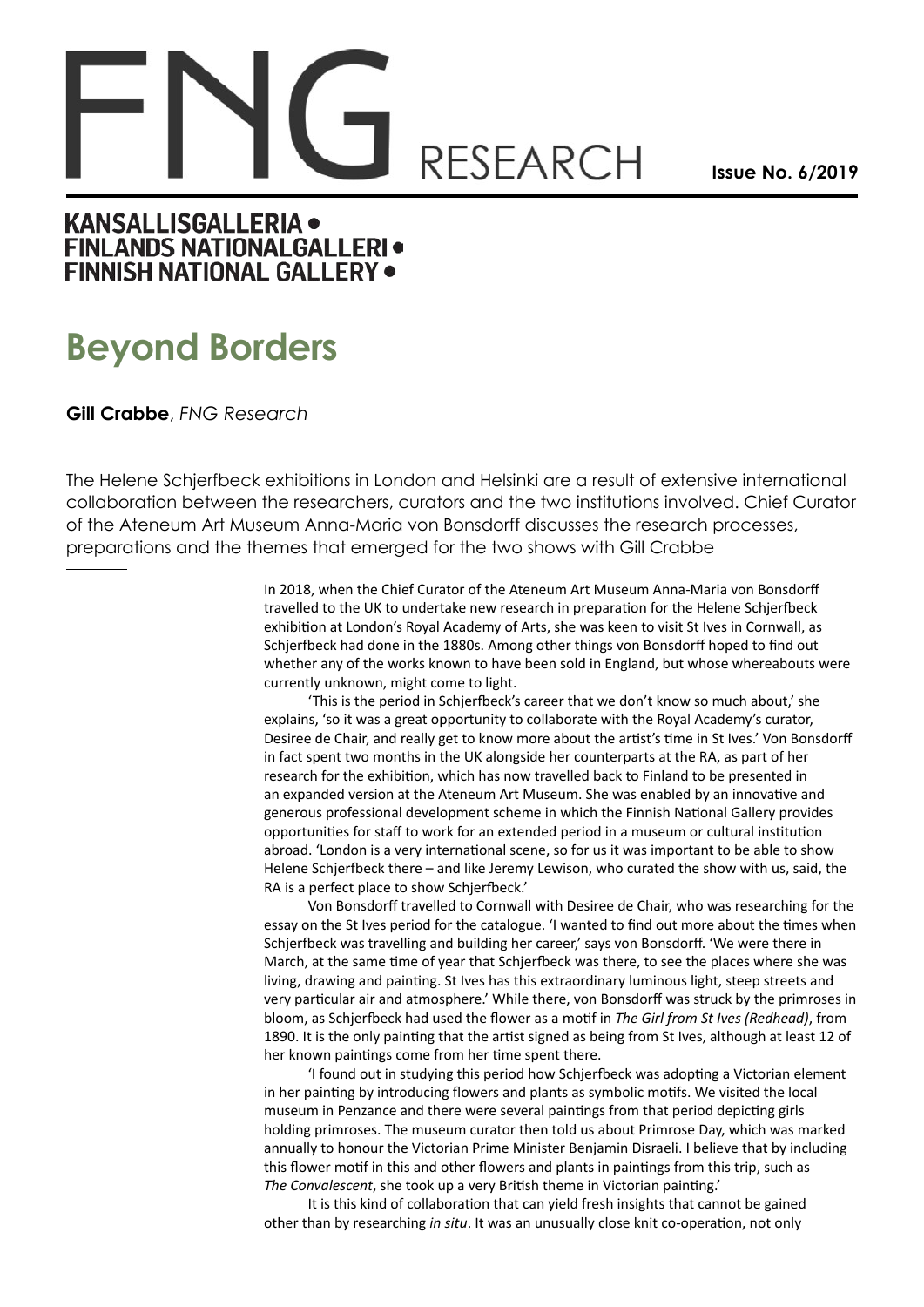*--- FNG Research Issue No. 6/2019. Publisher: Finnish National Gallery, Kaivokatu 2, FI-00100 Helsinki, FINLAND.* © All rights reserved by the author and the publisher. Originally published in **<https://research.fng.fi>** 



**Helene Schjerfbeck***, The Cossack (The Beautiful Cossack)***, 1878, oil on canvas, 60cm x 44cm, Yrjö and Nanny Kaunisto Collection, Finnish National Gallery / Ateneum Art Museum** Photo: Finnish National Gallery / Hannu Pakarinen



**Helene Schjerfbeck***, Spaniard***, 1881, oil on canvas, 41.5cm x 31cm Ester and Jalo Sihtola Fine Arts Foundation Donation, Finnish National Gallery / Ateneum Art Museum** Photo: Finnish National Gallery / Hannu Pakarinen

because of the length of time von Bonsdorff spent at the RA but also because, as she says, 'for a non-Finnish curator or institution it is quite difficult to curate an exhibition of an artist like Schjerfbeck, where the context and culture are so unfamiliar.' Working together, von Bonsdorff was able to translate for de Chair from key texts in Finnish on the artist, such as Riitta Konttinen's seminal work from 2004, *Oma tie*, as well having ongoing in-depth discussions as they prepared essays for the catalogue. This sharing of knowledge during her time there extended to many departments within the RA, with von Bonsdorff giving presentations, showing images of Schjerfbeck's paintings, and explaining the historical context of Finland's art scene at the end of the 19th century to staff for whom the artist was 'Finland's best kept secret'.

'From the start I felt quite at home,' von Bonsdorff continues. 'I was struck by how little differences there were, working as a curator. It's such an international profession, because the core of what we do is international. The staff are also very cosmopolitan at the RA.' The Finnish curator was also interested in the RA as an institution, as she has an ongoing research project on the history of the Ateneum and she saw parallels with the RA in being not only a museum but also an art school. 'When the Ateneum building was renovated in the 1980s our two Academy schools moved out but, like the RA, we used to have schools here too.'

As well as working with de Chair in London, von Bonsdorff joined forces with independent curator Jeremy Lewison, who had first mooted the idea for the London show for Schjerfbeck and was lead curator at the London end. Von Bonsdorff took the two British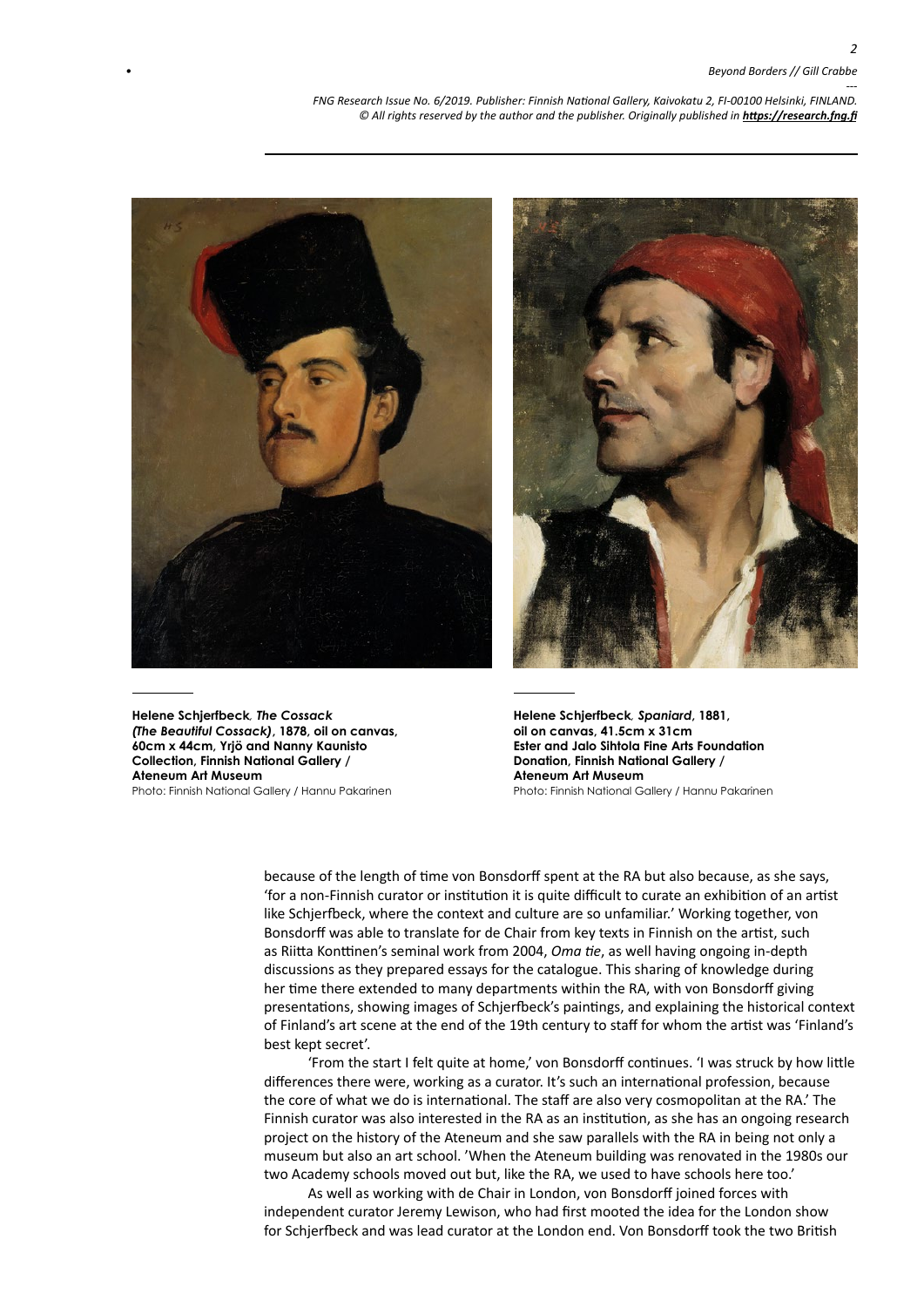*3*

curators to see the material in the collections in Finland, as well as meeting lenders**.** Their research continued in Stockholm – where a large part of the Ateneum's Schjerfbeck collection happened to be on display in the exhibition 'The Modern Woman' at the Millesgården – and also took them to see works in private collections. The three of them collaborated along with two more curators from the RA, Sarah Lea and Rebecca Bray. In her additional role as head of Research Projects for the Ateneum von Bonsdorff was also aware of the opportunity to promote its Finnish artists to scholars and publicise research in English. So she also worked on arranging an academic seminar at the RA to coincide with the London show that included sessions on European artist colonies, modernist artists sources, and self-portraits.

The extent of the collaboration between the institutions and between the show's curators, especially for the London show, has helped secure Helene Schjerfbeck a place on the wider international map of European artists from this period. 'For the London exhibition, we knew that because there were just three rooms in which to show Schjerfbeck's work we would need a tight narrative for the 60–70 paintings selected. It was a very interesting process and I am so happy about the result. I think it also has to do with the fact that we had so much time together to share ideas and shape the exhibition.' The show was also considered a resounding success by the Royal Academy, attracting 67,000 visitors – an average of 660 per day – and the catalogue reaching number 6 in the UK's top artbook sales. Impressive figures for an artist hitherto virtually unknown to British audiences.

While the London exhibition was very much an introduction to Schjerfbeck's work, based on in-depth research, covering her entire career, and giving centre stage to the artist's remarkable body of self-portraits, the Helsinki show required a different treatment for an artist who is a household name in Finland and who is regarded as a national treasure. 'In choosing the title for the Helsinki show, "Through my Travels I Found Myself", we wanted to emphasise Schjerfbeck's periods of travelling in Paris, Florence, Brittany and St Ives, and how these trips helped her in building her career,' says von Bonsdorff, 'because this aspect of her oeuvre hasn't been shown before in Finland.' This theme also relates to the history of the Ateneum – how an 11-year-old received special permission to join the Finnish Art Society Drawing School at a time when gender issues throughout Europe militated against women gaining access to formal art education, yet in Finland girls were admitted to the School from the outset, but rarely as young as this. 'From our research I could see signs that from the start, the young Schjerfbeck was developing an international career, which is quite different from many other artists that I have studied.' Helsinki's expanded show of 130 works, includes sketches and drawings, as well as paintings. 'I wanted to emphasise the art schooling system in Finland at end of 19th century – how important it was for an artist to secure grants to go to Paris, because at that time our art school was for drawing, not painting.' So in Helsinki, Schjerfbeck supplemented her art education with evening classes in painting in a private studio run by Adolf von Becker. To show some of the development in her technical skills from these very early years, the first room of the Helsinki show includes two male portraits hung side by side – *The Cossack (The Beautiful Cossack)* made in Helsinki in 1878, and *Spaniard*, painted in 1881, while she was studying at Colorassi's studio in Paris.

In the exhibition catalogue von Bonsdorff argues that 'in later life, Schjerfbeck was often to draw on the eclecticism of her former years'. A new interpretation of Schjerfbeck's artistic development – that her experimentation started earlier than previously thought, in Paris and was a much longer process – is threaded through the Helsinki show. It was in Paris (1880–82), before her sojourns in St Ives, that the young Schjerfbeck had her first chance to see Old Master paintings in the flesh, at the Musée de Cluny and the Louvre. These would give her much food for thought as she developed her ideas and was exposed to new painting techniques. 'When she went to the Louvre she went back to the Old Masters – Botticelli, Holbein, Velázquez – and tried technical methods and ideas that were new to her.

One painting von Bonsdorff had not been previously aware of – 'a happy coincidence that happened during the research process' – reveals some of these new ideas Schjerfbeck was exploring. 'Jeremy found this lovely early painting, *Girl with a Madonna* (1881), from the Helsingborg Museum in southern Sweden, in which a young girl, wearing a late-medieval dress, places a small sprig of flowers in front of a Madonna statue and I believe that work was inspired by her visit to the Musée de Cluny. The painting is not in the 2012 catalogue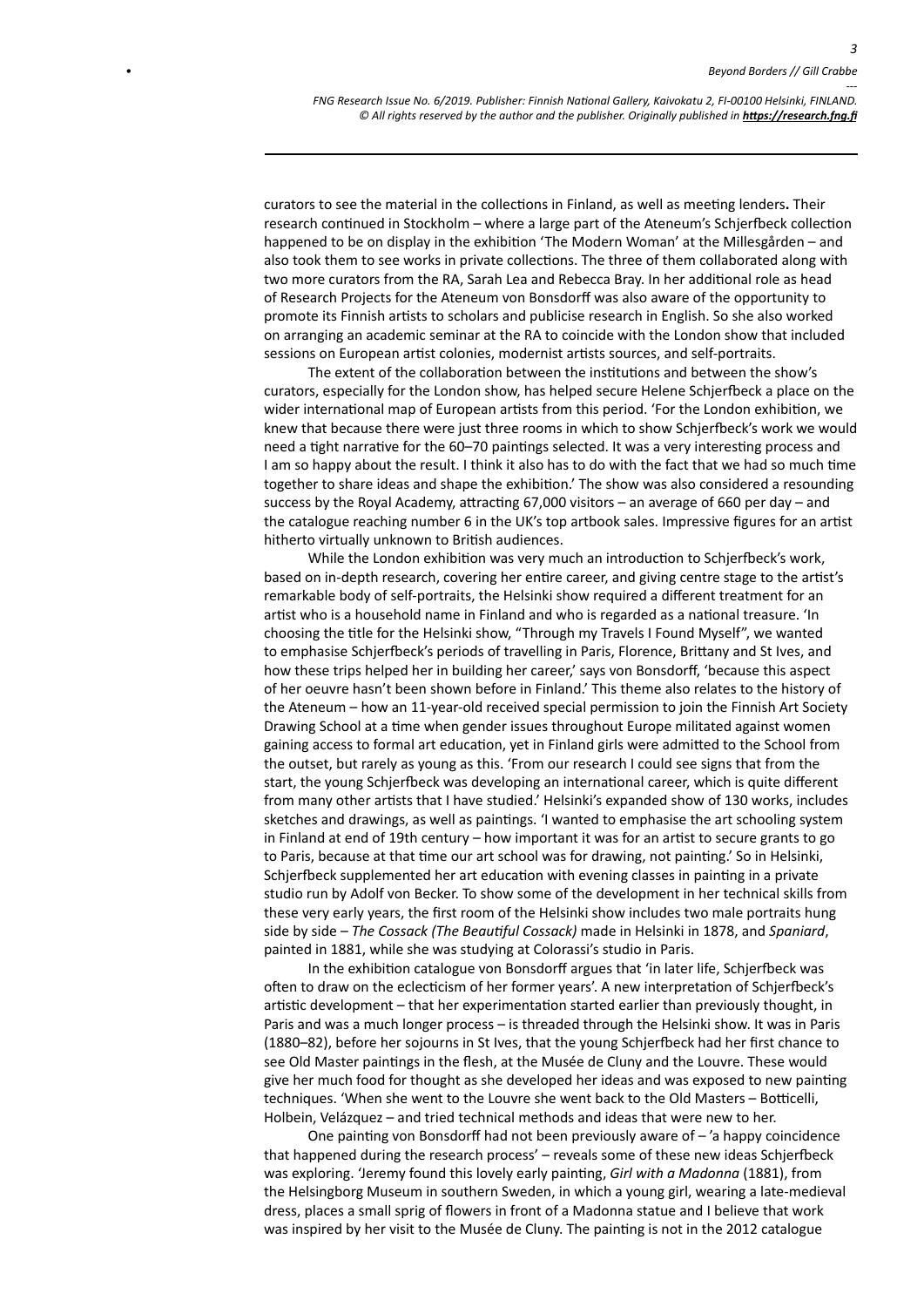*--- FNG Research Issue No. 6/2019. Publisher: Finnish National Gallery, Kaivokatu 2, FI-00100 Helsinki, FINLAND.* © All rights reserved by the author and the publisher. Originally published in **<https://research.fng.fi>** 



raisonnée of Schjerfbeck, so it was a great find for this exhibition.' Importantly, it also shows that she was dressing up her models from early on in her career, something that became a key aspect of her oeuvre from 1910 on, when she used contemporary French fashion images from magazines as visual sources for clothing her models in the portraits from Hyvinkää. The discovery of this work also points up the value of smaller museums uploading data and images of their collections online. It had come into the Swedish museum's hands via a bequest made by a donor who was originally from Porvoo, near Helsinki. The museum had uploaded data on it only recently and Lewison had found it while trawling the Internet.

In focusing on Schjerfbeck's travels von Bonsdorff not only wanted to highlight the effect the different places she visited had on her painting, but also how what she learned in one country was carried over into works made on other trips. 'I was curious to see what happened to her painting style when she went to Cornwall. She used all the French naturalism and motifs she had learned in Paris, in works such as *The Convalescent* (1888), but I believe she was looking for something new already back in 1884 in Pont-Aven, when she started with *The Door,* using an almost monochromatic palette and removing all people from the scenes*.*  She continued the Brittany experiment in St Ives in *The Bakery* (1887), a scene that her host, Adrian Scott Stokes, chose to paint with four people inside in a typically Victorian style*.*  Schjerfbeck just became curious to find out what would happen if she took the people out – this was an innovative move, as paintings from that period, apart from landscapes, usually featured people.'

For the Helsinki show von Bonsdorff also wanted to include Schjerfbeck's travels to Italy in 1894, in what was to be the last of her study trips abroad. While in Paris in 1887–89,

**Helene Schjerfbeck***, The Door***, 1884, oil on canvas, 40.5cm x 32.5cm Finnish National Gallery / Ateneum Art Museum** Photo: Finnish National Gallery / Yehia Eweis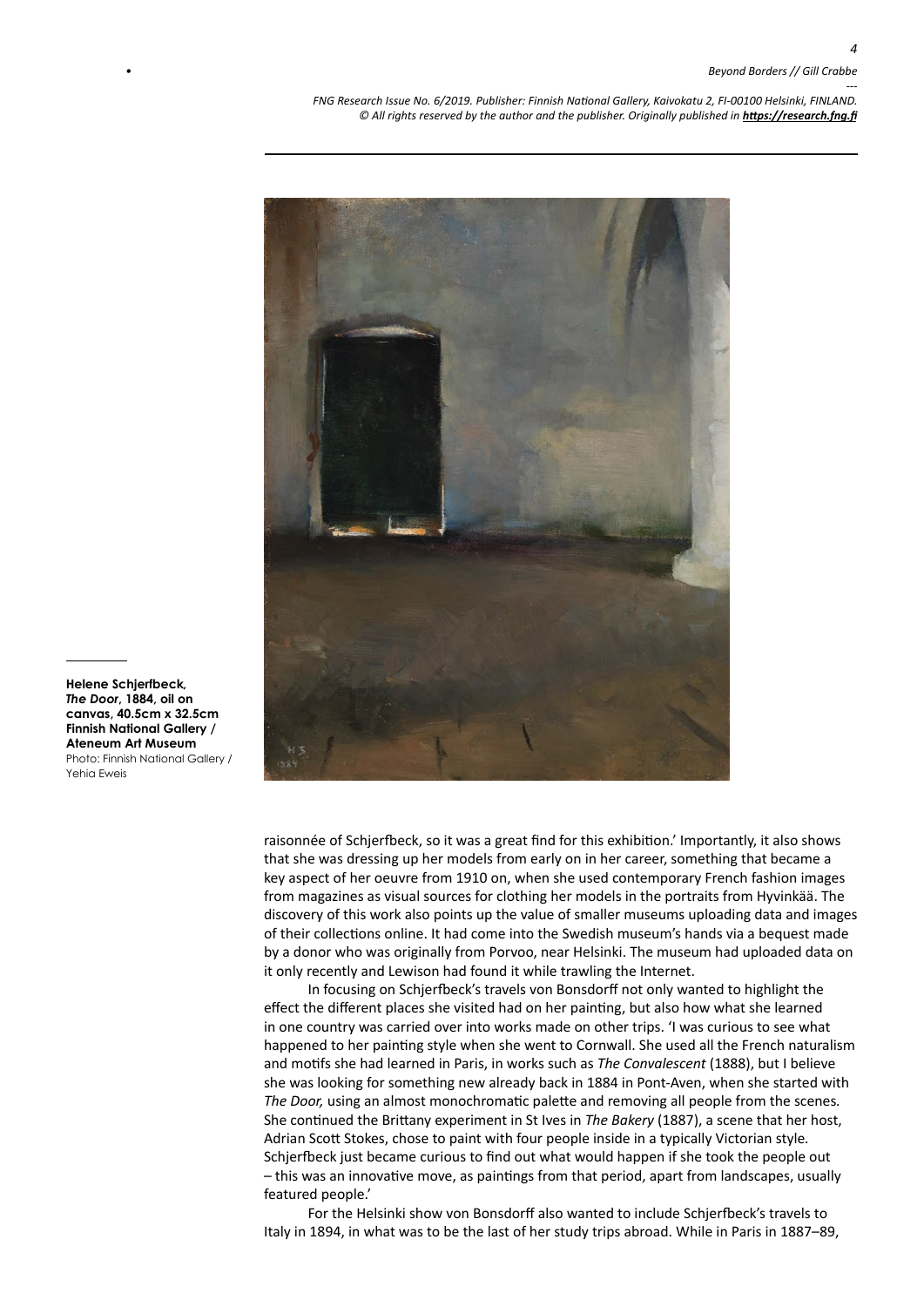*5*

*--- FNG Research Issue No. 6/2019. Publisher: Finnish National Gallery, Kaivokatu 2, FI-00100 Helsinki, FINLAND.* © All rights reserved by the author and the publisher. Originally published in **<https://research.fng.fi>** 



**Helene Schjerfbeck***, Cypresses, Fiesole***, 1894, oil on canvas, 43.5cm x 62.5cm Finnish National Gallery / Ateneum Art Museum** Photo: Finnish National Gallery / Hannu Aaltonen

> on a visit to the Louvre, the artist had been fascinated with the fresco technique she saw in Botticelli's painting of Lorenzo de Medici, which she copied in oil applied thinly onto canvas. On showing it to her fellow Finnish artist Fanny Churberg she was told that the matte, soft chalky colours of fresco cannot be realised in oils. Thus, when Schjerfbeck travelled to Florence in 1894 with Finnish artist Ellen Thesleff, the two of them made copies of Fra Angelico's frescoes in the monks' cells at San Marco, mostly in pencil. 'In her paintings from Italy, such as *Cypresses, Fiesole* (1894), the misty treatment of the landscape is almost abstract, and breaks completely from the very strong naturalist way of painting, to using soft tones in a limited palette with an atmospheric touch – this treatment is also similar to the *Girl From St Ives* of 1890, which is why I have placed these works side by side to underline these changes,' says von Bonsdorff.

> Ten years on from her time in Florence, Schjerfbeck's interest in fresco reemerged, with the use of radical treatments of the canvas, scraping back paint then retreating it, in works such as *Fragment* (1904) and many portraits from 1902 onwards. In the third room of the Ateneum show, dedicated to early Hyvinkää works, von Bonsdorff has grouped a series of works to show the processes involved in the artist's technical development arising from this interest. 'The effect in *Fragment* is similar to the absorption into the wall of the fresco paint but also in the technique of distressing or ageing the material,' von Bonsdorff explains. 'Schjerfbeck also made large watercolours, such as *Girl from the Tree of Life* (1907) to create a smooth matte surface and this continues in *Silence* (1907), which although it's executed in oil and tempera, created the same effect. She had developed a fresco technique in oil, having experimented with watercolour. This became something she continued on and off for the rest of her life.'

> 'Here her art is more about material qualities.' says von Bonsdorff. 'Many paintings from this period also have extra pieces of cloth added on the canvas to extend the size, and we find the same treatment with paper in her mixed media work *Girls Reading* (1907)*,* which has a strip of paper added on the bottom edge deliberately to be shown. That's so modern. And no-one else was doing anything like this in Finland. All the travels led to this point – in Hyvinkää.'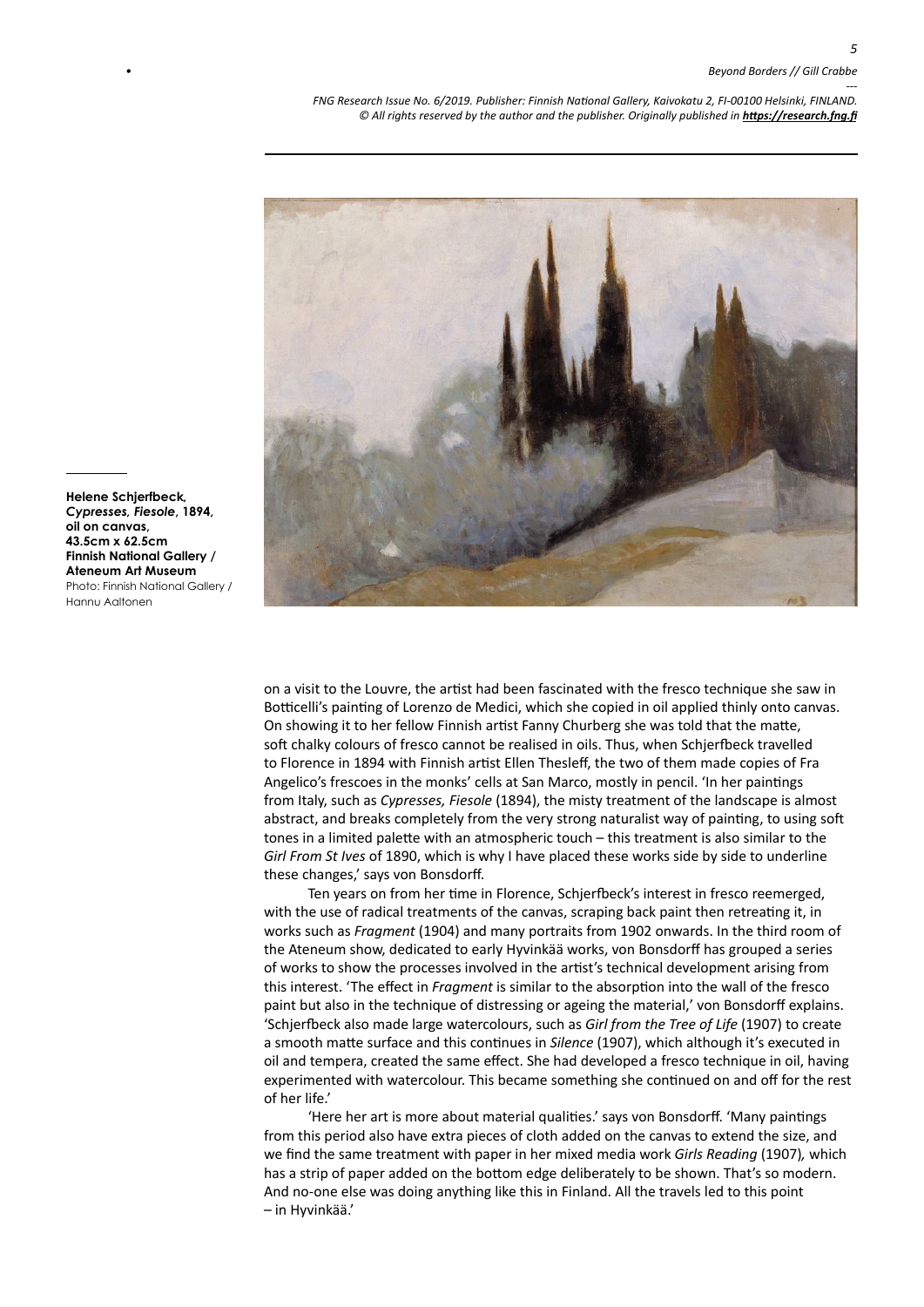## *• Beyond Borders // Gill Crabbe*

*--- FNG Research Issue No. 6/2019. Publisher: Finnish National Gallery, Kaivokatu 2, FI-00100 Helsinki, FINLAND.* © All rights reserved by the author and the publisher. Originally published in **<https://research.fng.fi>** 



**Helene Schjerfbeck***, Girls Reading***, 1907, watercolour, gouache and pencil on paper, 67cm x 79cm Finnish National Gallery / Ateneum Art Museum** Photo: Finnish National Gallery / Hannu Aaltonen



It is this kind of grouping of paintings that has created new dialogues in the Helsinki show. Further on in the exhibition, in another intriguing juxtaposition, *Narcissus*, (1908–09) discovered in 2016 on the back of another painting, is on display in Finland for the first time, hung alongside *The Skier,* from 1909. 'Putting these two together was an aesthetic choice,' von Bonsdorff explains. 'It shows the point at which Schjerfbeck started changing her palette to bright colours, after a long period of using an earthy toned, ascetic palette, and this is something she continued in the 1910s.'

'It's not a coincidence that she changes her palette at this time,' von Bonsdorff points out. 'Many artists in Europe were doing this after the Fauves exhibition at the Salon d'Automne in 1905. Then again, I believe Schjerfbeck's enthusiasm for Japanese art brings the colour palette in here – the bright pink in *The Skier* and the vivid yellow in *Narcissus*. She herself said she always went back to still-life when she wanted to move forward.'

As around 60 per cent of Schjerfbeck's 730 or so known works are in private hands, securing loans for an exhibition such as this requires a particular skill in detecting specific works. 'The Ateneum has good early records of sales and sometimes we go back to try to trace them,' says von Bonsdorff. 'Until the early 1960s the owners were recorded in books and catalogues and then we have built up our own confidential records. It's also important with an exhibition such as this, for us to make a relationship with private

**Helene Schjerfbeck,** *Narcissus***, 1908–09, oil on canvas, 46cm x 56.5cm Hoving Collection, Finnish National Gallery / Ateneum Art Museum**  Photo: Finnish National Gallery / Hannu Aaltonen

lenders to secure vital loans. For example, we were unable to get *The Dance Shoes* (1882) for London, but the owners heard such good reports from the RA show that, with the help of a mutual contact from London, we got the loan for Helsinki at the last minute.'

While the Ateneum has the largest collection of Schjerfbeck, smaller museums might own just one or two and these are often on display. 'Schjerfbeck is one of Finland's most popular artists and that can make it more difficult to secure loans, as these museums receive so many loan requests.' However most lenders, both public and private, understood the